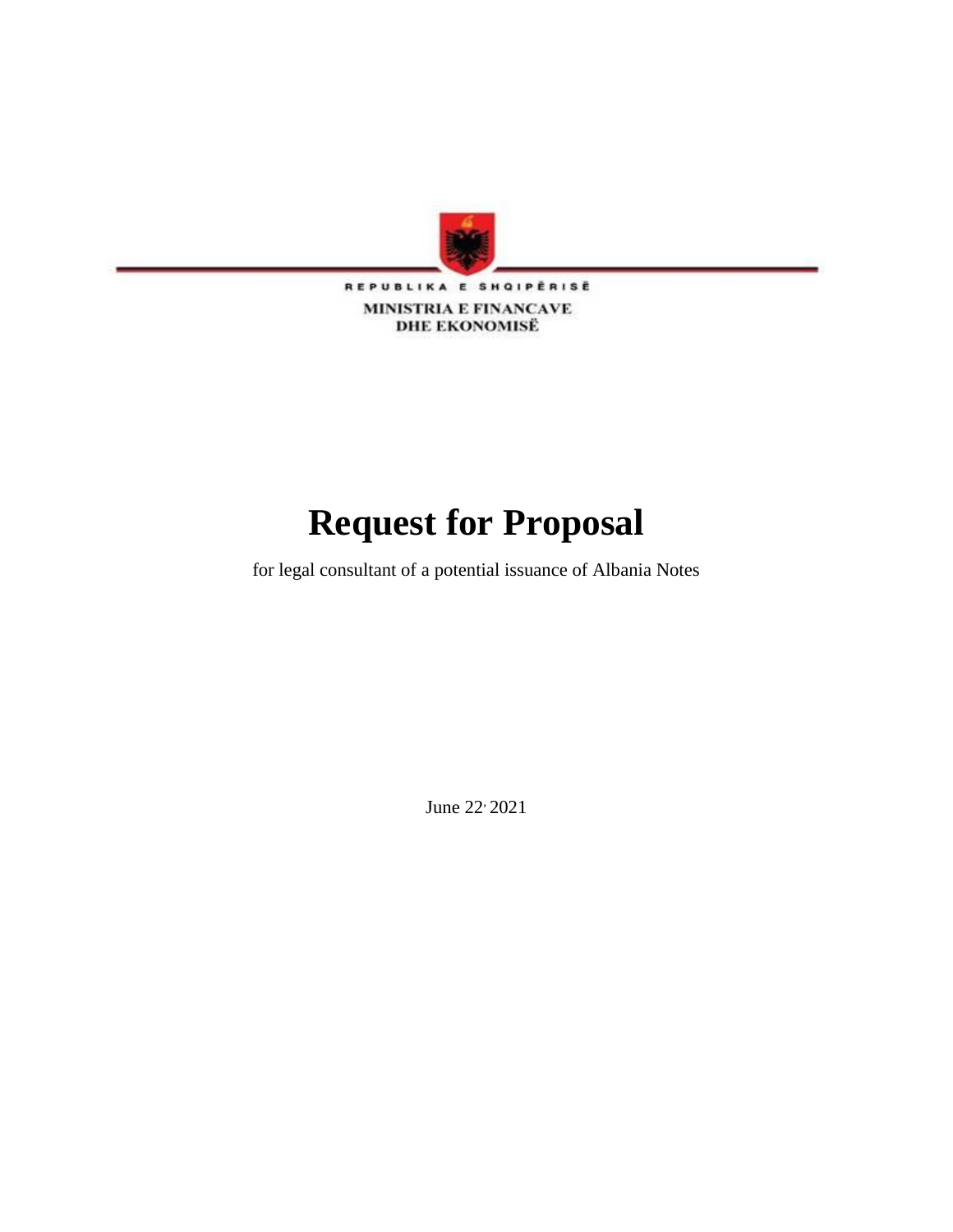#### **Contacts**

Ministry of Finance and Economy of Albania "Dëshmorët e Kombit" Boulevard, No. 3; Tirana, Albania

For the attention of:

# **Mrs. Belina Memeti**

Borrowing Director

Belina.Memeti@financa.gov.al

*Any question related to this RfP should be addressed to Mrs. Belina Memeti*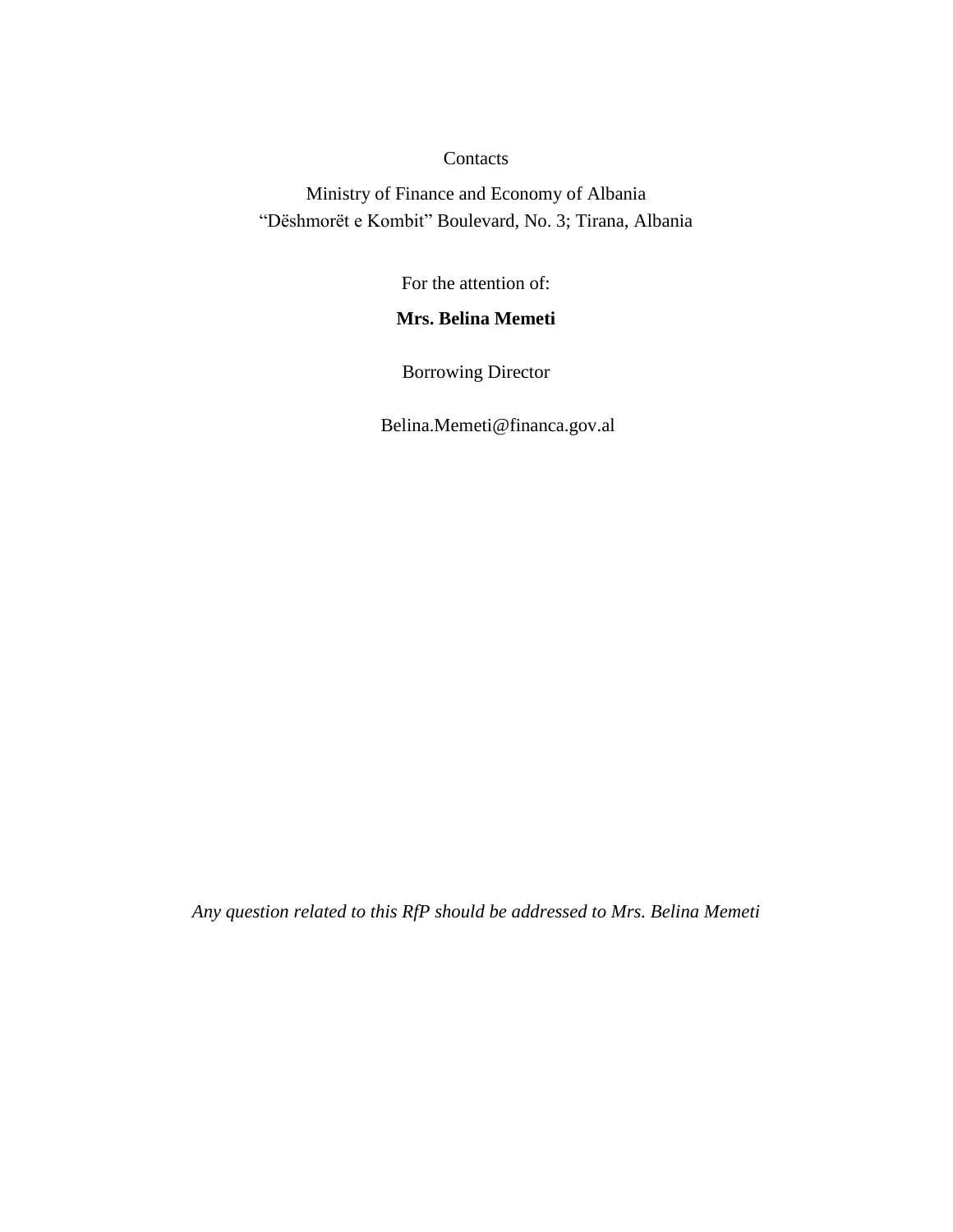## **Request for proposals\***

We are pleased to invite you to submit a written proposal to act as a legal consultant of a potential issuance of Albania Notes.

# **Context and objectives**

Following the issuance of Eurobond in 2020 that allowed the country to issue  $\epsilon$ 650 million 7 year maturity instrument, with a coupon of 3.50%, the Republic of Albania (" as Issuer"), represented by the Ministry of Finance and Economy, is considering accessing the international market in the upcoming near future, with a new Eurobond issuance. Consequently, the Ministry of Finance and Economy is requesting proposals by legal consultants that will be providing legal advice on the issuance of the fifth Eurobond, with expertise in English law and US federal securities law.

# **I. Purpose and scope of services**

# **i. Purpose of services**

The purpose of the requested services is to ensure that the best interests of the Ministry of Finance and Economy are served during the considered issuance process of a RegS/144A Eurobond and at no time, those interests are harmed as a result of this transaction. Limit fund/expected value of the contract**: 22,456,570.94 lekë (VAT excluded).**

#### **ii. Scope of services**

 $\overline{\phantom{a}}$ 

A. Review of legal and regulatory issues — General advice on stock exchange law and other applicable local and tax regulations (in coordination with local advisors) on global bond issues and tender offers by sovereign entities.

- Advice and assistance on the following points:
	- o The offering structure, for a multi-market bond issue, namely an offering targeting relevant international investors in the United States of America, Europe or elsewhere.
	- o The impact on the issuance of international securities regulation in general and compliance with US and European securities law in particular.
	- o Other legal issues relating to the offering, such as fiscal obligations related to the offering.
	- o Procedures regarding the listing on the stock markets.
	- o Legal and practical market issues regarding sovereign bond offerings, including the scope of information required in the prospectus, the issuance and settlement procedure, waivers of sovereign immunities, the choice of applicable law and collective action clauses.

<sup>\*</sup> This Request For Proposal ("RfP"), which is issued by Albania, represented by the Minister of Finance and Economy of Albania acting upon instructions of the **Decree of Cabinet** of Ministers of Albania No: 311 date: 27.05.2021, is for the exclusive use of the persons to whom it is addressed in connection with the Offering (as defined herein).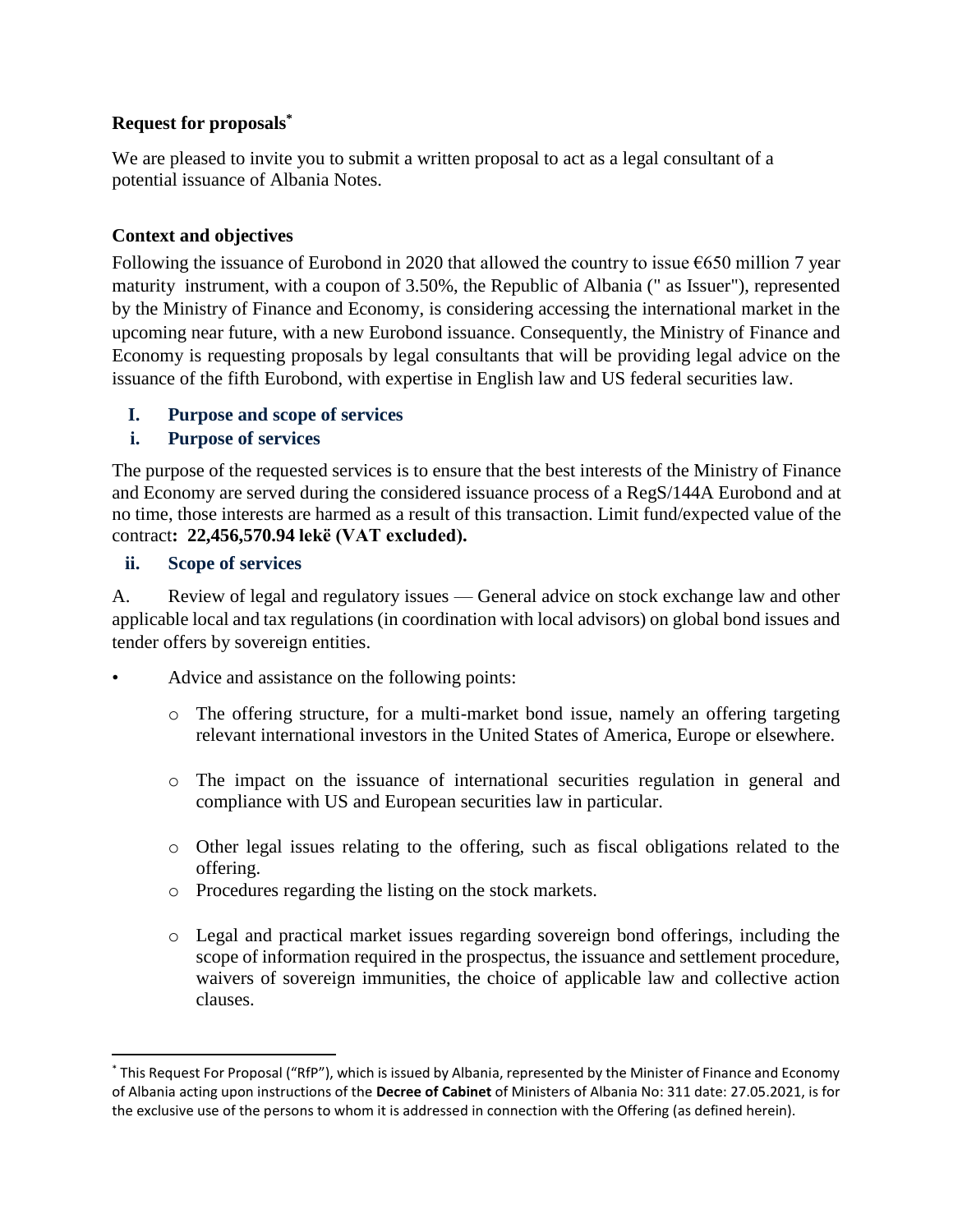- Consultation and cooperation with the State legal services and the legal advisors of the banks acting as Joint Lead Managers on legal, regulatory, tax and other relevant aspects of local law.
- Assist the State in the selection of other participants for the operation, if required.
- **B.** Assistance in the Due Diligence processes Advice and assistance in the context of due diligence, consisting in verifying the accuracy of the information contained in the offering documents.
	- Explain the purpose and nature of the due diligence process in relation to the preparation of the offering documents (including a 10b-5 letter in the event of a Rule 144A offering).
	- Provide assistance in processing information or interviews requests with government officials from the banks acting as Joint Lead Managers and their legal advisors.
	- Attend meetings as part of the prior audit with state officials, banks acting as Joint Lead Managers and their legal advisors.

# **C. Definition of a timetable for implementation**

- Consultation with the Republic of Albania, and banks acting as Joint Lead Managers on the timing of the operations, taking into account the international capital market conditions and the issuing structure.
- Collaborate with the Ministry in charge of Economy and Finance and other parties to the operation to ensure that the operation is completed in accordance with the planned schedule.

## **D. Preparation of the offering documents of Eurobond issuance**

- Lead the writing of the prospectus in relation to the offering, including the description of the information regarding the country, all in accordance with international standards and market practices regarding sovereign bond issues. Attend drafting sessions and prepare revised draft prospectuses.
- Review and negotiate on behalf of the Republic of Albania of mandate letter terms with the banks acting as Joint lead Managers.
- Review and negotiate on behalf of the Republic of Albania with the banks acting as Joint Lead Managers and their advisors the terms of the subscription agreement.
- Negotiating on behalf of the Republic of Albania with the banks acting as Joint Lead Managers, the fiscal agent or the trustee, as the case may be, and their respective advisors the drafts of the Fiscal Agency Agreement and/or the Act Trust Deed, as the case may be.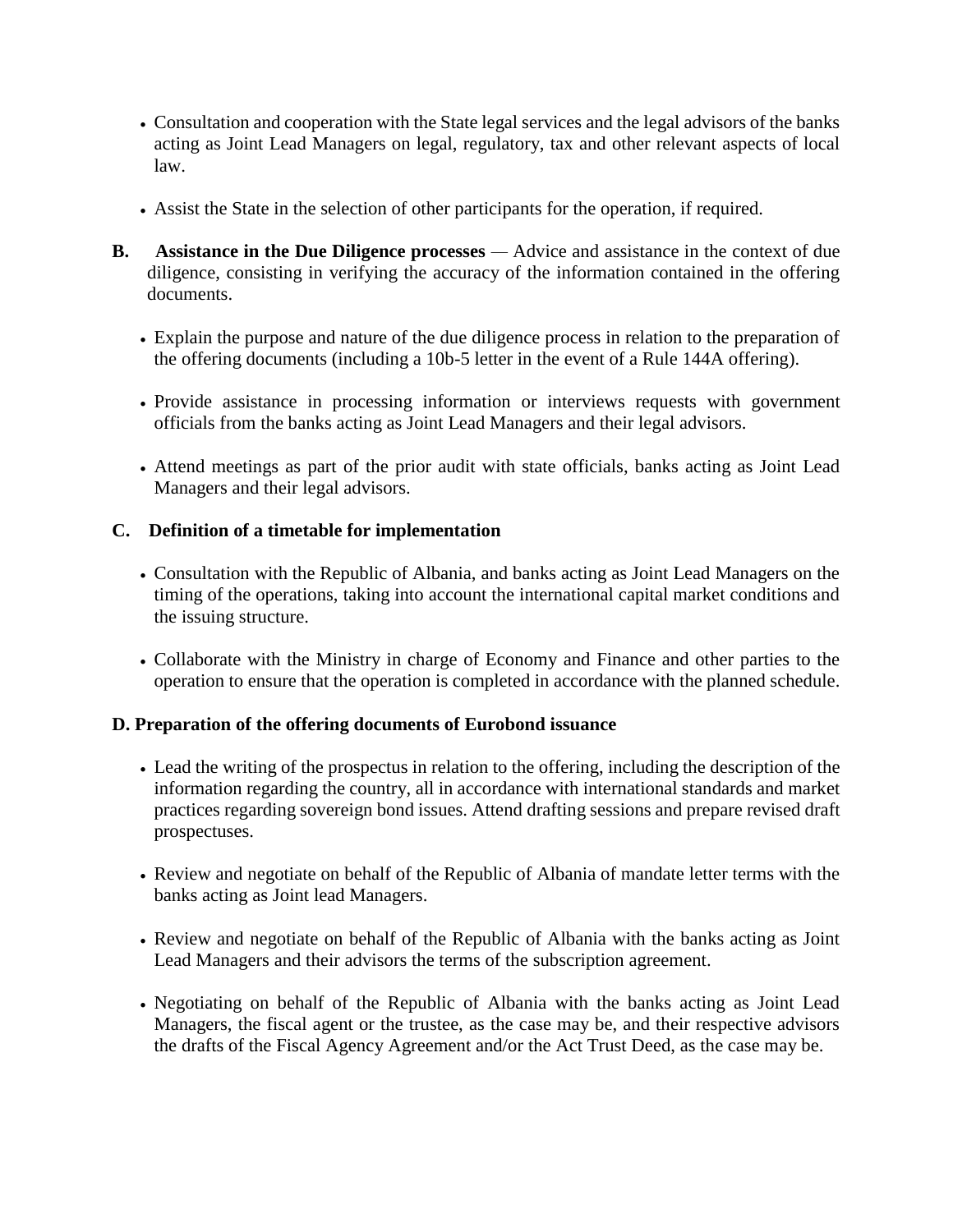- Negotiate with the banks acting as joint lead managers and their advisors the terms of legal opinions and negative clearances, the compliance with US and European sales restrictions and other related legal issues.
- Collaborate with the state legal services to prepare the government documents required for the operation and the legal opinion to be issued by the state legal authorities.

## **E. Finalization of the offering documents**

- Finalize the preliminary prospectus and monitor its printing; finalize the final prospectus and monitor its printing. Assist the State in the final negotiation of the Fiscal Agency Agreement or the Trust Deed, as the case may be, and the Subscription Agreement.
- Finalize the offering documents for the purposes of the listing requirements, if applicable.

# **F. Placement of bonds on the markets, closing of the offering and stock exchange listing**

- Assist state representatives as well as banks acting as joint lead managers on the legal aspects of the preparation of Road Shows.
- Coordinate with the banks acting as Joint Lead Managers and assist the state in relation to the bring down due diligence which will precede the pricing and the closing of the offering.
- Coordinate the signing of the documentation and the closing of the offering on behalf of the State.
- Participate in the preparation of the listing request and respond to comments and questions from the relevant stock exchange.
- Coordinate the listing of bonds in relation to the listing agent and the international legal advisor of the banks acting as Joint Lead Managers.
- Assist the State, on request, in all matters following the closing, including the preparation of memoranda on the State's reporting obligations, the Fiscal Agency Agreement or the Trust Deed, as the case may be, and under the conditions of admission to the stock market, if required.

# **III- Place and frequency of services**

The Legal Counsel will assist the Ministry of Finance and Economy of the Republic of Albania, specifically the General Directorate of Debt Management and Foreign Aid Coordination, in its premises and anywhere else necessary, whenever and as often as the Ministry of Finance and Economy needs the assistance of the legal counsel in connection with the entire Eurobond issuance.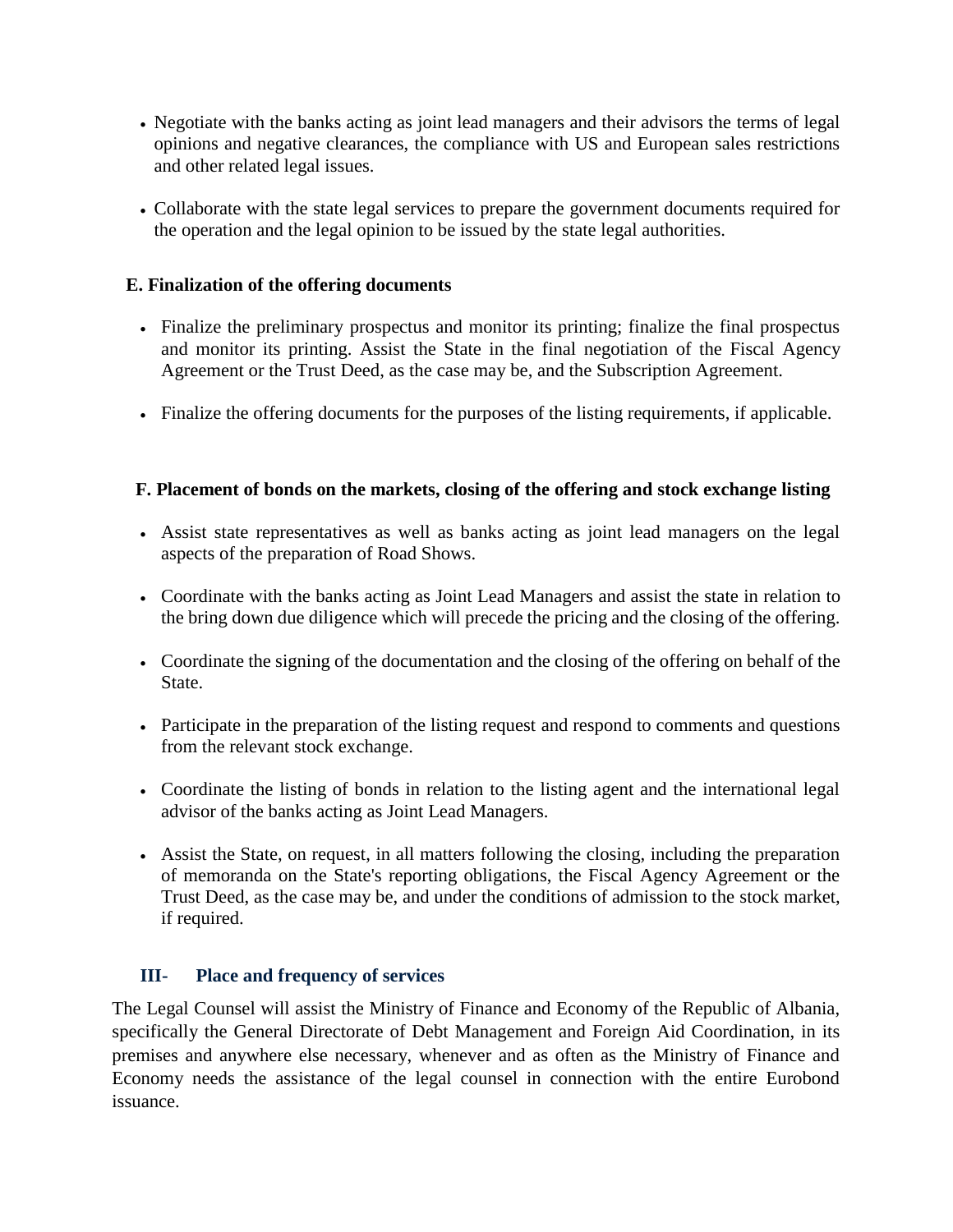# **IV- Eligibility/qualification criteria**

## − **Envelope A must contain the listed documents below:**

## **A. General qualification criteria's**

The company shall declare by submitting written self-declarations of following documents:

- a) it is registered in the relevant authorities of the country of origin and has in the field of activity the consulting service;
- b) is not in the process of bankruptcy, (active status);
- c) has not been convicted of a criminal offense;
- d) has not been convicted by a final court decision for acts related to professional activity;
- e) has paid all the obligations for payment of taxes and social insurance contributions according to the legislation in force;
- f) statement on the Conflict of Interest;
- g) statement on the availability of the consultant's staff members.

# **B. Technical offer**

1. **Legal capacity of economic operators -** Historical extract of the trade registry for the entity's data or equivalent document issued in the country of origin for the case of foreign entities where the period of activity of the economic operator should result not less than 7 years of active experience in the field subject to legal advising.

## 2. **Economic and financial capacity:**

- a) Certified copies of the balance sheets of the last three years 2018 -2019-2020 confirmed by the respective authorities;
- b) The economic operator must prove the performance of similar previous services with a value of not less than 40 % of the estimated value of the commitment, realized over the last three years with state institutions. The economic operator will prove the above, by submitting certificates issued by a public entity and/or sale tax invoices indicating the dates, amounts and services realized.
- 3. **Technical Capacity -** Professional license of the entity and its contracted experts, issued by the state institution responsible for issuing professional licenses according to the provisions in force issued in the country of origin.
- 4. **CV of the economic operator** a general description of the activity profile, general data regarding experience and cooperation in the fulfilment of various projects of consultancy nature in the area subject of the contract (Company profile required, also presented by its official prospectus (website, catalogue, etc.).
- **5. Economic Operators must present -** the composition of the team who will engage in this service, accompanied by diplomas including qualifications, specializations, CVs,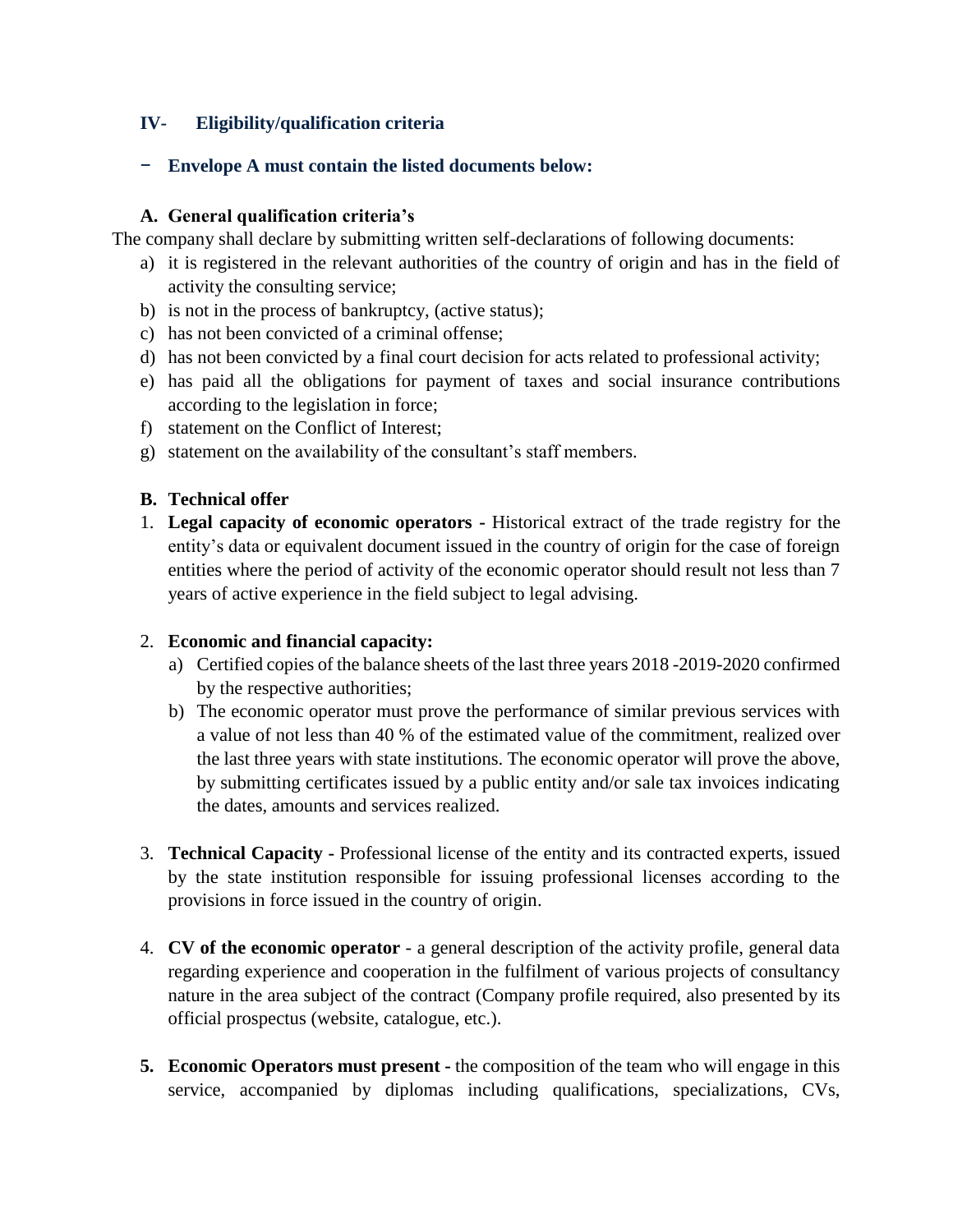professional licenses/certificates when they have such ones. The Consultant Company shall provide 5 experts, where 1 (one) is the key expert (leader), 2 (two) Senior Experts and 2 Supporting Experts, who meet the following professional/academic criteria:

# a) **Team Leader Qualifications and skills**

- i. Be a graduate in Law Sciences;
- ii. In-depth knowledge of Consultancy on Stock Exchange Law and other regulations on issues of international bond issuance by sovereign entities;
- iii. In-depth knowledge on providing assistance/consultancy during the Due Diligence process;
- iv. Have experience in providing assistance on bond issuance in many markets (America, Europe or elsewhere);
- v. At least 7 years of practical/consultancy experience in the area of legal consulting dedicated to this kind of service;
- vi. Work experience in management, consultancy and operational skills with governmental structures.

*\*Requirements from point (i) to (vi) shall be proved by qualification/specialization diplomas, professional licenses/certificates/reference letters certifying the fulfilment of these points.*

# b) **Expert No. 1 Qualifications and skills**

- i. Be a graduate in Law Sciences;
- ii. In-depth knowledge of Consultancy on Stock Exchange Law and other applicable local and tax regulations of the country, on issues of international bond issuance by sovereign entities;
- iii. Have experience in providing assistance on bond issuance in many markets (America, Europe or elsewhere).
- iv. At least 5 years of practical/consultancy experience in the area of legal consulting dedicated to this kind of service;
- v. Proved results on the assistance given;
- vi. Work experience in management, consultancy experience and operational skills with governmental structures.

*\* Requirements from point (i) to (vi) shall be proved by qualification/specialization diplomas, professional licenses/certificates/reference letters or any other document certifying the fulfilment of these points.*

c) **Expert No. 2 Qualifications and skills**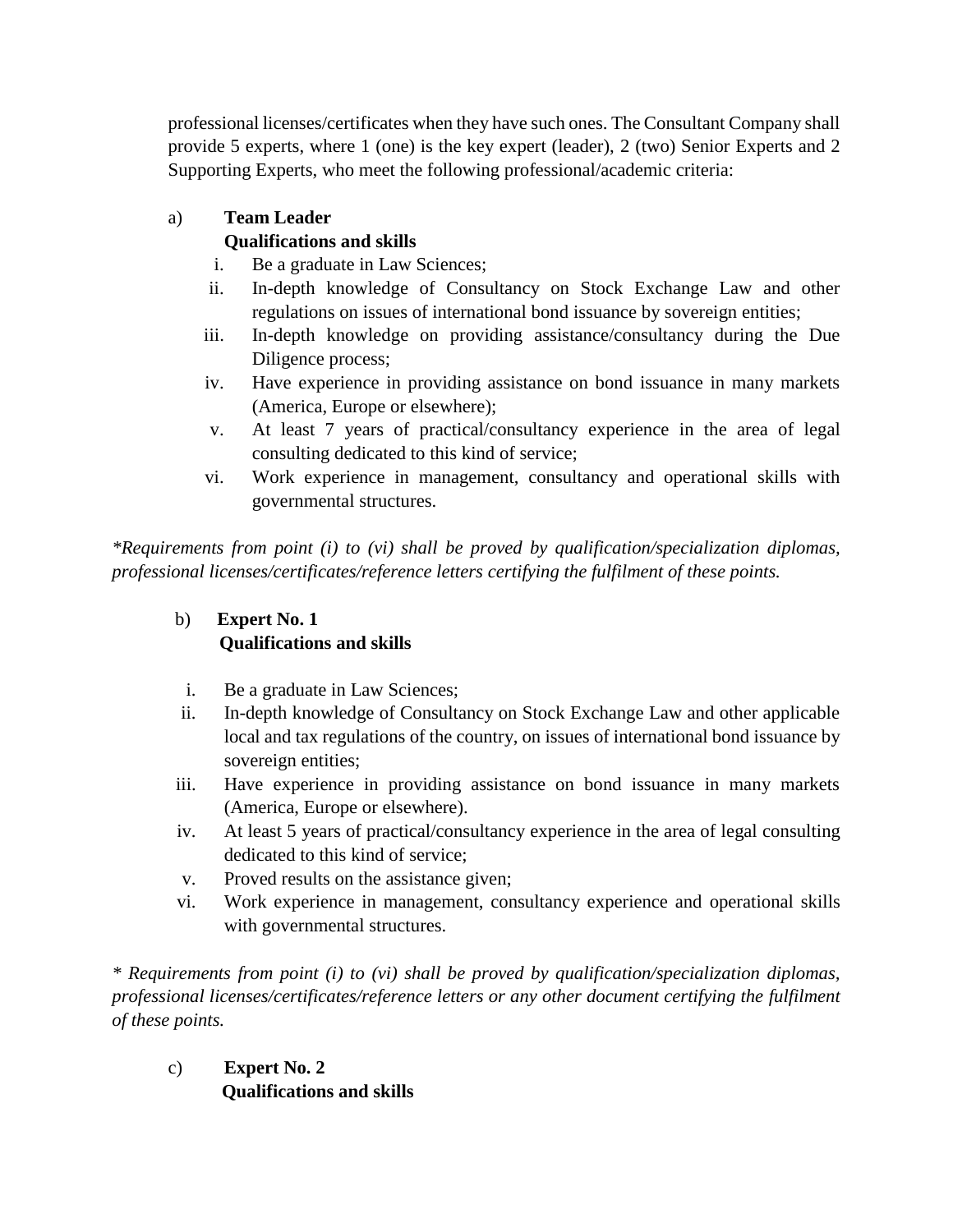- i. Be a graduate in Law Sciences and/or Economics;
- ii. In-depth knowledge of legal and practical market issues regarding government bond offers, including the purpose of the information required in the brochure, issuance, waiver of sovereign immunities, selection of applicable law and collective action clauses;
- iii. At least 5 years of practical/consultancy experience in the area of legal consulting;
- iv. Proved results on the assistance given in the area of legal consulting dedicated to this kind of service;
- v. Work experience in management, consultancy and operational skills with governmental structures.

*\* Requirements from point (i) to (v) shall be proved by qualification/specialization diplomas, professional licenses/certificates/reference letters certifying the fulfilment of these points.*

# d) **Supporting Expert No. 3 Qualifications and skills**

- i. Be a graduate in Law Sciences and/or Economics;
- ii. At least 5 years of practical/consultancy experience in the area of legal consulting dedicated to this kind of service;
- iii. Experience and consultancy and operational skills in similar consultancy projects.

*\* Requirements from point (i) to (iii) shall be proved by qualification/specialization diplomas, professional licenses/certificates/reference letters certifying the fulfilment of these points.*

# e) **Supporting Expert No. 4 Qualifications and skills**

- i. Be a graduate in Law Sciences and/or Economics;
- ii. At least 3 years of extensive experience and practical experience in consultancy dedicated to this kind of service;
- iii. Experience and consultancy and operational skills in similar consultancy projects dedicated to this kind of service.

*\* Requirements from point (i) to (iii) shall be proved by qualification/specialization diplomas, professional licenses/certificates/reference letters or any other document certifying the fulfilment of these points.*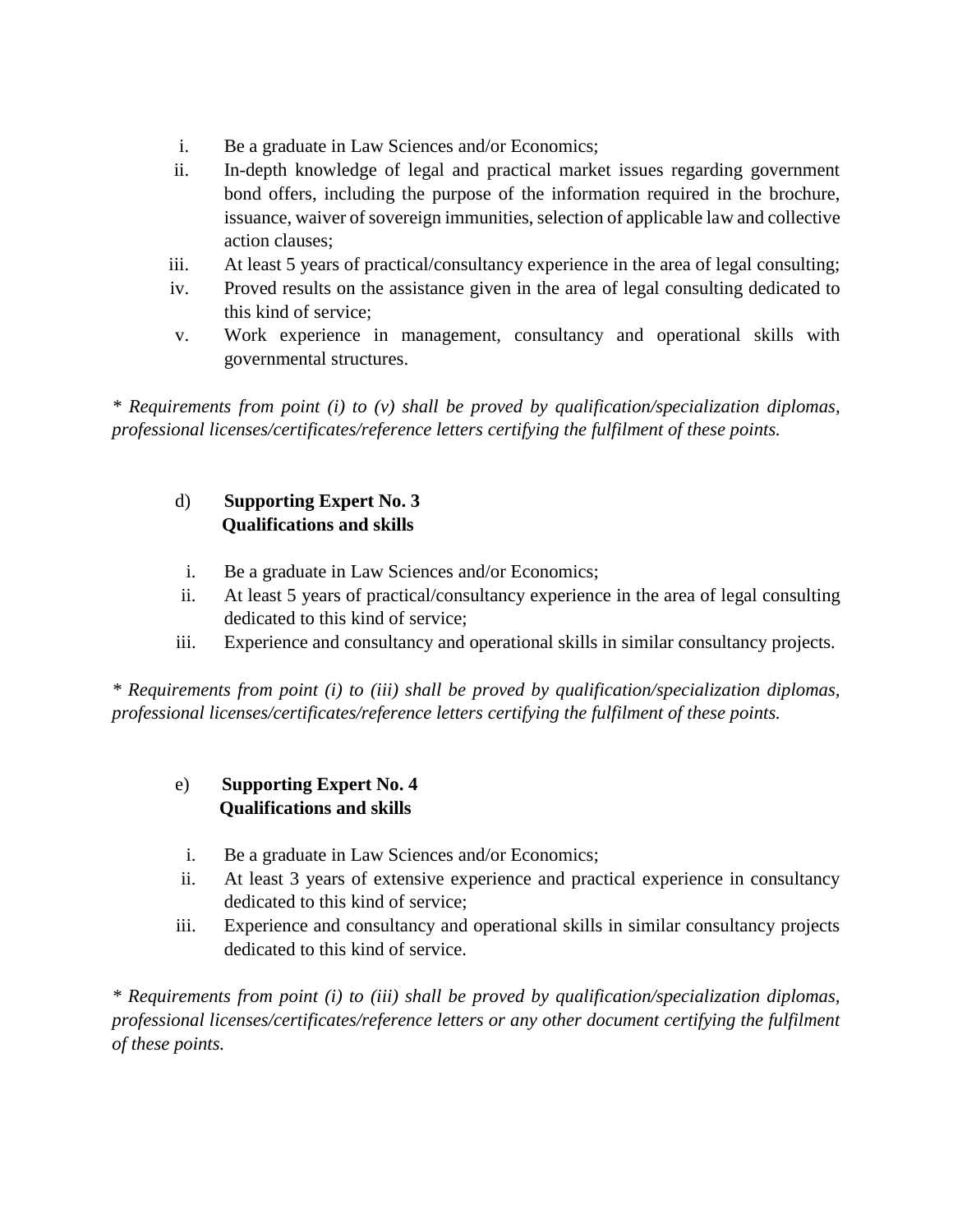#### − **Envelope B must contain the Economic Proposal referring to the template below:**

Candidate must submit Provisions of legal services in connection with preparation and issuance of Euro-denominated sovereign bond pursuant to Regulation S and Rule 144A under the U.S. Securities Act of 1993 **according to work category broken down by scope of work:**

| <b>Description</b>            | <b>Euros</b>            |                       |
|-------------------------------|-------------------------|-----------------------|
|                               | In Figures $(\epsilon)$ | In Words $(\epsilon)$ |
| Review of legal and           |                         |                       |
| regulatory issues             |                         |                       |
| Assistance in the due         |                         |                       |
| diligence processes           |                         |                       |
| Definition of a timetable for |                         |                       |
| implementation                |                         |                       |
| Preparation of the offering   |                         |                       |
| documents                     |                         |                       |
| Finalization of the offering  |                         |                       |
| documents                     |                         |                       |
| Placement bond on the         |                         |                       |
| markets, closing of the       |                         |                       |
| offering and stock exchange   |                         |                       |
| listing                       |                         |                       |
| Any other work streams        |                         |                       |
| customary for international   |                         |                       |
| bond issuance of this type    |                         |                       |
| Reimbursment fee              |                         |                       |
| (if due diligence is going to |                         |                       |
| be held in Tirana)            |                         |                       |
| <b>Total</b>                  |                         |                       |

#### **V- Evaluation Criteria**

#### **A. Evaluation of Technical proposal**

Evaluation of Technical Proposals is made by taking into account the following criteria:

#### **Evaluation Criteria** Points

#### **1. Similar works experience of the Consultant [20 points]**

#### **Sub-Criteria**

- a) Experience for similar works [12 points] Economic operators shall be evaluated according to successful contracts similar to the object of this commitment.
- b) Economic Capacity and Quality Standard Certificates **[**8 points]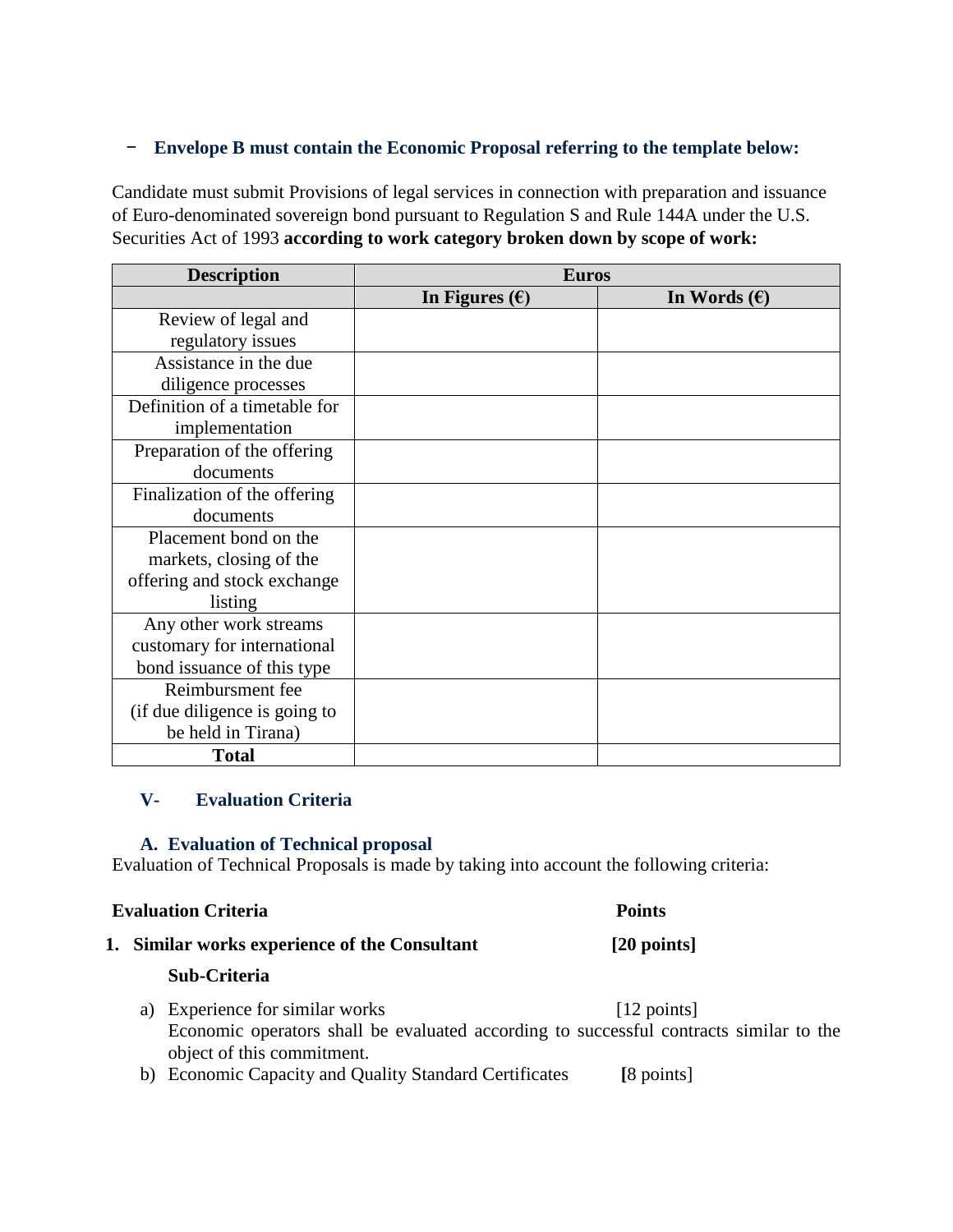Economic operators shall be evaluated according to the economic capacity and the quality standard certificates presented in the offer.

| 2. Proposed Methodology |                                              | [30 points]           |  |
|-------------------------|----------------------------------------------|-----------------------|--|
| Sub-Criteria            |                                              |                       |  |
|                         | a) Technical approach and methodology        | [8 points]            |  |
|                         | b) Work Plan and Project Submission Schedule | $[10 \text{ points}]$ |  |
|                         | c) Staff Organization                        | $[12 \text{ points}]$ |  |

- a) **Technical Approach and Methodology:** The consultant should present the main problems and their importance and explain the technical approach that will be adopted for their solution. The Consultant shall explain the methodology he proposes to adopt and to present the compatibility of these methodologies with the proposed approach (the consultant in this case shall not repeat/copy the RfP).
- b) **Work Plan and Project Submission Schedule:** The Consultant shall propose the main activities of the assignment, the content and duration of the project submission, the stages and the interconnection between them, the stages for the submission of reports and the project. The proposed work plan must comply with the technical approach and methodology, indicating that the requirements of the Terms of Reference have been reflected in a concrete work plan. It should also demonstrate the ability to transform the requirements of the RfP into a concrete work plan.
- c) **Staff Organization:** The consultant should describe the composition and structure of his team, the list of key experts, supporting staff, CV of the Company and of the economicadministrative staff.

#### **3. Qualifications of the Key Proposed Staff [50 points]**

The number of points to be set for each position or specialty must be determined by taking into consideration the following sub-criteria and the respective weight in percentage:

| a) General Qualification            | $\lceil 10 \text{ points} \rceil$ |
|-------------------------------------|-----------------------------------|
| b) Experience in the relevant field | $[40 \text{ points}]$             |

- a) General qualification includes: relevant education and trainings, years of experience.
- b) Experience in the relevant field includes: experience in the specific sector, relevant field, related to the position assigned to the main staff.

| <b>Points for Technical Proposal</b> | [100 points] |
|--------------------------------------|--------------|
|--------------------------------------|--------------|

**Important Note: In order to continue with the evaluation of the economic proposal, the minimum of technical proposal is 70 points.**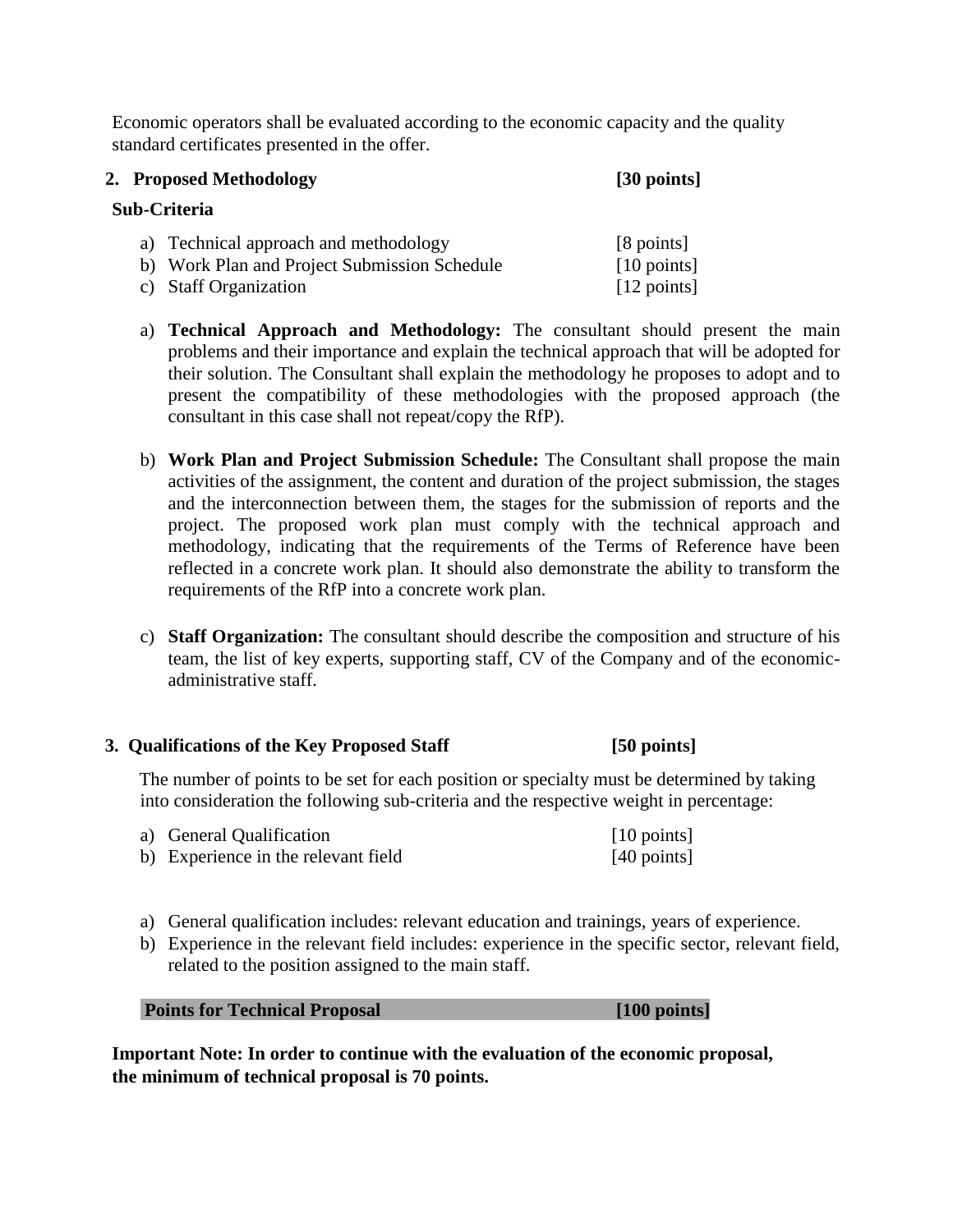#### **B. Evaluation of Economic Proposal**

The evaluation of Economic Proposals is made according to the following formula:

Pe- Points for Economic Proposal Pl- The Lowest Offered Price P – The consequent bidding price *(starting from the lowest price)* 

#### $P_e = 100 \times P_1 / P_2$

(the lowest price = maximal points for the economic proposal)

| <b>Points for Economic Proposal</b> | $[100 \text{ points}]$ |
|-------------------------------------|------------------------|
|-------------------------------------|------------------------|

#### C. **Final Evaluation**

The points for Technical and Financial Proposals according to weights are given hereunder:

#### **Total Points for Technical Proposal: X = (Points of Technical Proposal x 0.8) Total Points for Economic Proposal: Y = (Points of Economic Proposal x 0.2)**

The best bid will be by combining the points of technical and economic proposal. The calculation formula is as follows:

#### The best bid  $= X + Y$

The Economic Operators that has received more points during the calculation of technical and economic points will be invited for negotiations and entering the contract.

#### **VI- Submission process**

The sealed envelopes must be submitted in the protocol of the Ministry of Finance and Economy where the proposals are divided into two separate envelopes, closed and non-transparent, called:

- Envelope A (Technical Proposal Documents)
- Envelope B (Economic Proposal Documents)

Signed and with this notes:

- address:
- Note: Envelope A " Technical Proposal for Legal Consultancy Envelope B "Economic Proposal for Legal Consultancy
- date and time of opening the envelope;
- name of the Bidder: